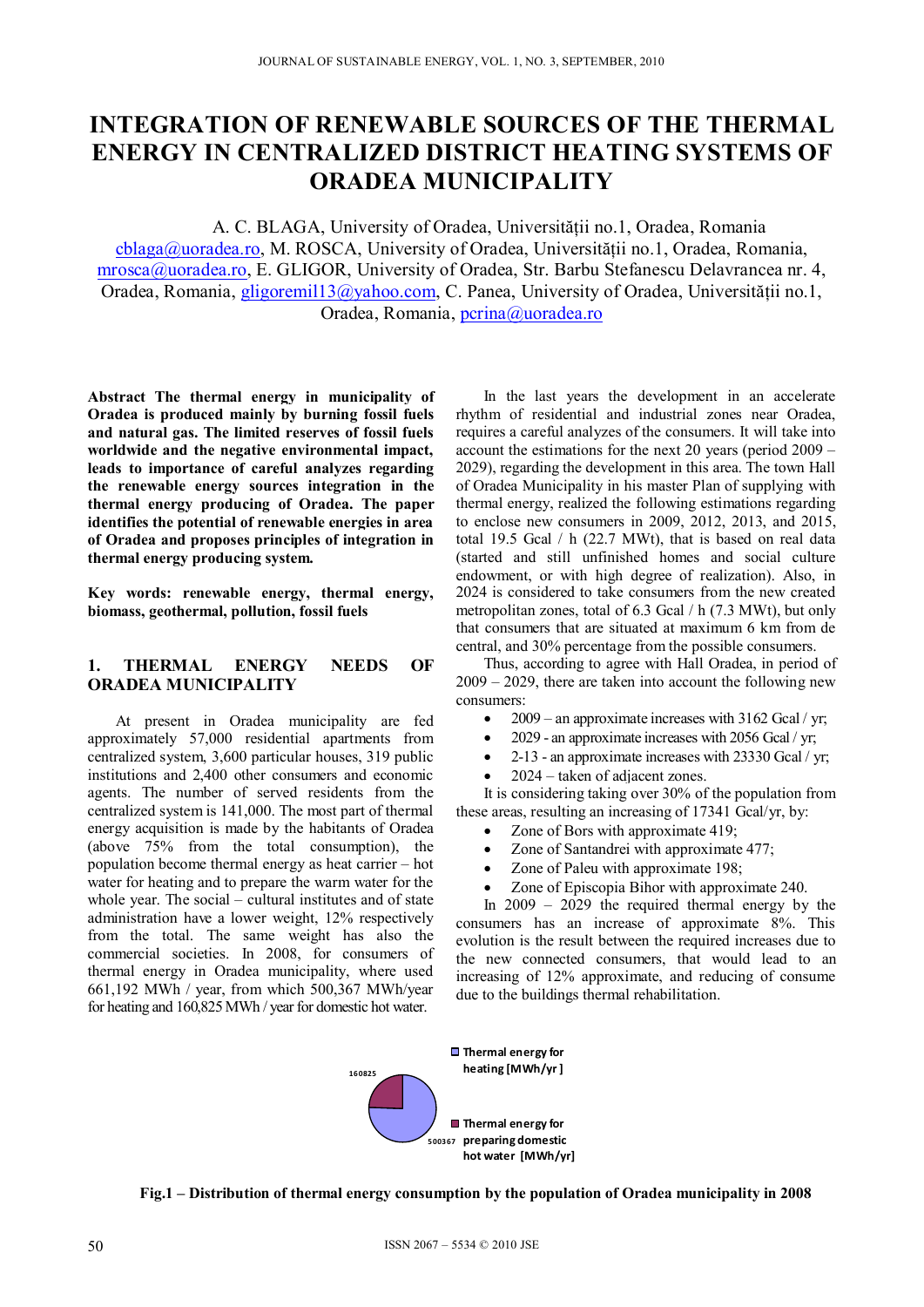## **2. ACTUAL SITUATION REGARDING THE THERMAL ENERGY PRODUCING IN ORADEA MUNICIPALITY**

In present, Oradea is supplied with thermal energy produced from four primary sources – coal lignite, natural gases, geothermal fluid, and biomass – wood -, which covers the whole requirements for heating and domestic hot water preparation.

Regarding the supply with thermal energy of the populations, the highest weight has SC Electrocentrale SA with approximate 70% operating on lignite and natural gases and delivers thermal energy into the centralized network of Oradea municipality.

A percentage of approximate 25% of the population produces local the thermal energy, through proper centrals with small capacities as primary sources having solid fuels or natural gas.

SC Transgex SA injects in the centralized system 5% of the total thermal energy mainly for production of hot water, in some case using also natural gases, aiming to satisfy the required parameters by the thermal agents through the consumers needs.

## **3. CENTRALIZED SYSTEM OF SUPPLYING WITH THERMAL ENERGY OF ORADEA MUNICIPALITY**

The centralized system of thermal energy production for Oradea has the following basic components:

 Thermal energy production by CET I, and by the geothermal wells under the management of SC Transgex;



**Fig.2 – Primary sources of thermal energy in 2008** 

- Primary thermal networks assures the thermal energy transfer between primary and secondary carriers;
- Secondary thermal networks assures the thermal energy distribution to final consumer;
- Final consumer.

The produced thermal energy in the source (primary carrier) as hot water is transferred through primary thermal networks, to the heating points. At heating points takes place the exchange of heat between primary and secondary carrier, distributed through secondary thermal networks to the final consumers.

The centralized system from Oradea municipality has:

- A cogeneration source with two installations operating on natural gases and on lignite;
- Transport networks of 77 km;
- 146 thermal points;
- Distributed networks of 426 km pipelines;
- The system supplies with thermal energy 473 small thermal points through direct connection of transportation network;
- The operator of centralized system is SC Electrocentrale Oradea SA.

The scheme of actualized centralized system to supply with electric energy the municipality of Oradea is given in figure 3.

## **3.1. Oradea regarding its climate**

The software Retscreen allows to identify the interest zone and to satisfy the characteristics regarding the climate. From climate analyze realized with software RETscreen (fig.4), results, that Oradea is situated in a geographic zone that imposes heating in period November – March and cooling in June – September.

Actually, in Oradea doesn't exist centralized cooling.

Regarding the maximum temperatures in the summer, respectively, the increased thermal comfort of the consumers, it is required a careful analyze regarding the possibility of centralized cooling (urban) of homes. In present, cooling is rare and individual realized, in most cases with  $air - air$  heat pumps as source of heat is used the ambient air source. These systems have some disadvantages, because in this period the air has the highest temperature, fact that defines relative low energy efficiency. The phonic and esthetic pollution must not be neglected. The cooling, in most cases, is realized using as secondary carrier also the air through a forced convection, but it creates another discomfort. All these, leads to a careful analyze regarding the future of thermal comfort and the necessity to study the heating and cooling system of Oradea.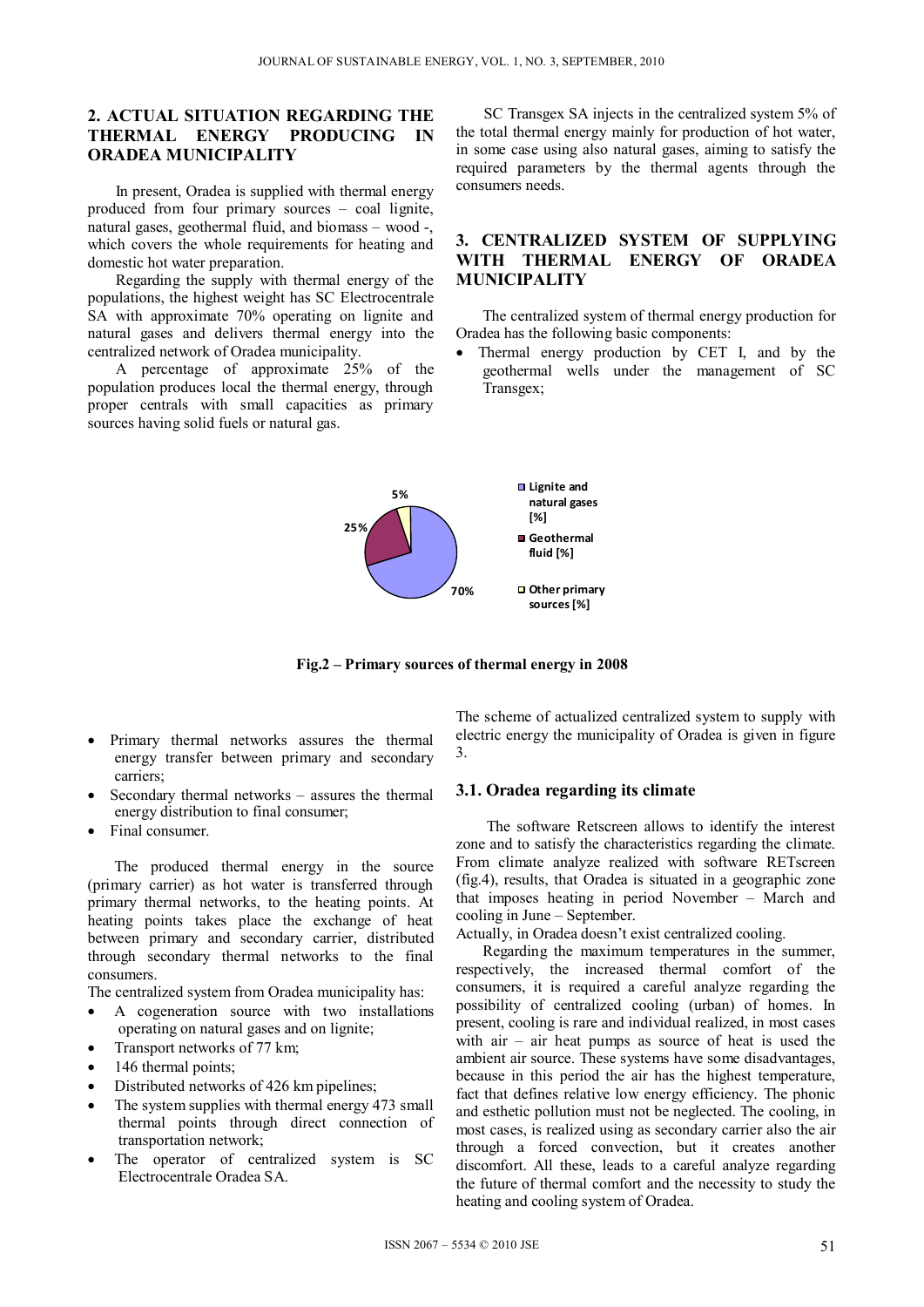

**Fig. 3 – Centralized system of supplying with thermal energy** 



**Fig. 4 – Meteorological data that characterizes Oradea aiming to calculate the need of thermal energy for heating and cooling** 

## **4. THE RENEWABLE RESOURCES POTENTIAL IN ORADEA MUNICIPALITY**

The renewable sources which characterizes Oradea municipality, identified till now with high potential, according to Romanian Agency for Energy Conservation - 2006 (ARCE) are:

• Geothermal energy;

• Solar energy;

#### • Biomass. **Geothermal energy**

Oradea municipality and its zone have significant geothermal energy. The geothermal deposit of Oradea is in concession by Society Transgex SA, estimated to have a potential of 100,000 Gcal/yr. From this potential it is used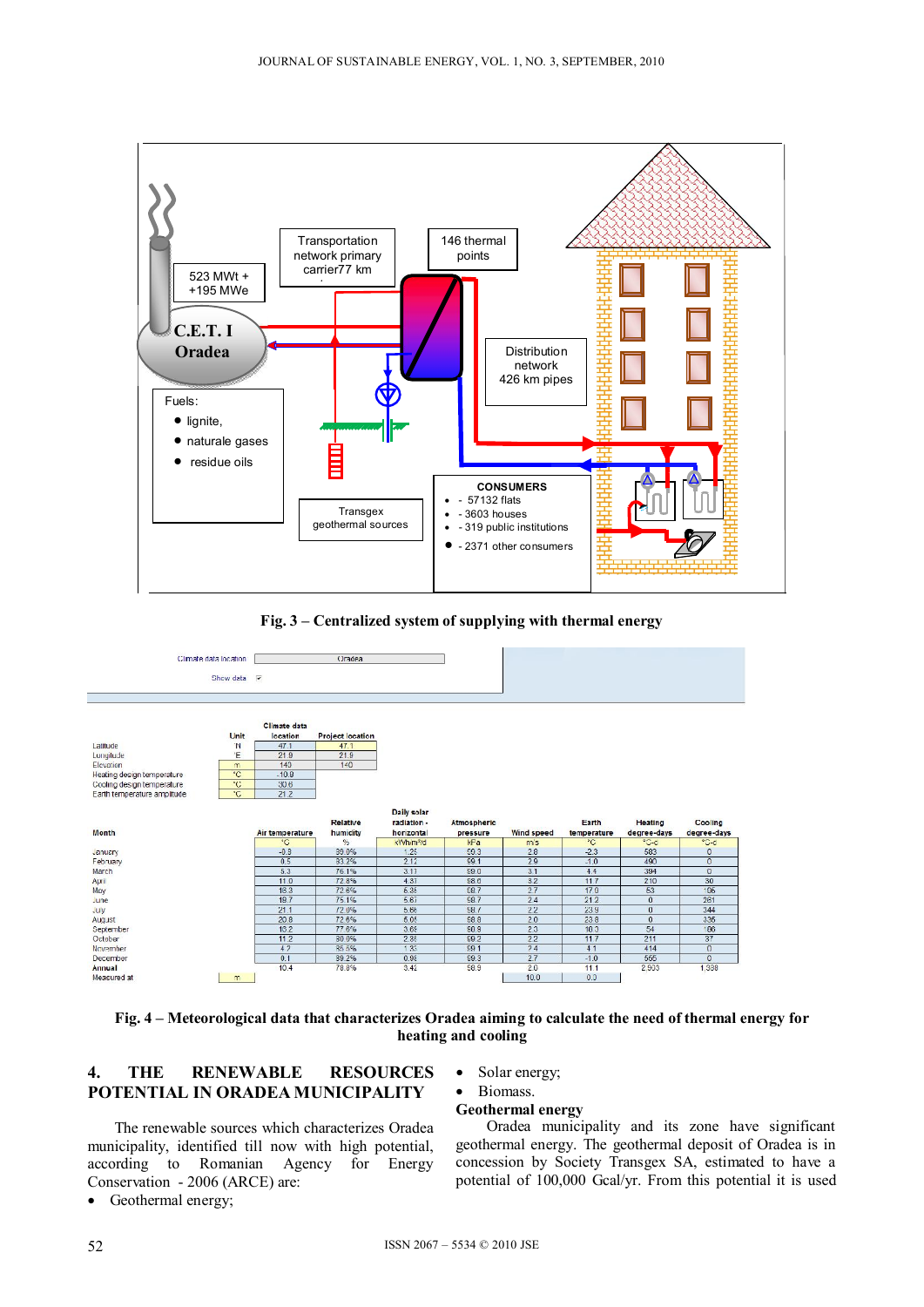only 47%, other part is in conservation or isn't made investment for exploitation.

### **Solar energy**

Oradea municipality presents a relative high potential, localized in zone II of solar radiation, characterized by a solar radiation intensity of 1150 – 1250 kWh/m2 , and an average annual insulation of  $1650 - 1800$  m hours.

#### **Biomass**

Biomass may be considered a serious alternative for fossil fuels in Bihor County, as an unexploited potential also as the possibility to cultivate biomass with high calorific power.

# **4.1. Integration solutions of renewable resources to produce thermal energy in centralized system**

The integration of energy sources in the centralized source is made in function with the type of enthalpy that characterizes the thermal agent. According to the diagram fig. 5, there are five levels of enthalpy that may be utilized in producing, transport and distribution of thermal energy used for heating.

### **Utilization of solar energy**

Producing the thermal energy from the sun, may be realized only to prepare domestic hot water, because in winter for the geographical zone of Oradea the insulation level doesn't justify investments to produce thermal energy from solar source for heating of flats.

The thermal energy that may be produced through conversion of solar energy in thermal energy, in zone of Oradea it has medium – low enthalpy. In this interval, utilizing for modeling the RETscreen software, may be assessed the required thermal energy to prepare domestic hot water for 60,000 flats in Oradea municipality.

| High enthalpy  |  |                 |  |  |
|----------------|--|-----------------|--|--|
| 110 °C         |  |                 |  |  |
| High           |  | Medium          |  |  |
| calorific      |  | enthalpy        |  |  |
| power          |  |                 |  |  |
| 70 °C          |  | Low enthalpy    |  |  |
| 40 °C          |  | Low enthalpy    |  |  |
|                |  | <u>Very low</u> |  |  |
| $25^{\circ}$ C |  | enthalpy        |  |  |

### **Fig.5 – Enthalpy characteristics of heat carriers**

The required thermal energy to prepare the domestic hot water obtained by RETScreen, is 162,784 MWh/yr, energy, that may be produced using 76,556 sun collectors of Glazed type, with characteristics given in figure 6. The occupied total surface by captures is  $176,644$  m<sup>2</sup>, with a capacity of  $92,700$  kW. This surface resulted after selection of solar capture type which characteristics are given by the manufacturer. The solar captures surface may be variable in function with the type and efficiency of its. Fixed plane captures were chosen with orientation toward South at 45°. The domestic hot water temperature is 55°C, enough temperature taking into account the thermal energy losses due to its transportation that are relative low because the captures are placed near the consumers.

The solar systems for producing domestic hot water needs to storage with high capacity the heat, allowing delivering warm water when the insulation is low or zero. The thermal energy is produced at level of thermal points. The thermal points must be equipped with gas or electric heaters, to may produce thermal energy when appears insulation decreases more under the estimated average value.

In figure 6, are given the results obtained by using of RETScreen software, after mathematical modeling of warm water preparation for Oradea municipality.

## **4.2. Utilization of geothermal energy from domain of medium and high enthalpy**

This renewable resource is very simple to integrate in the centralized system. In present, at Oradea are 12 drillings, 11 for production and 1 for injection. The drillings have a total debit of 150 l/s. Since 1996 some drillings were equipped with submersible pumps at deep of  $120 - 150$  m, assuring to increase the exploited debit. The temperature of geothermal water is  $(70 - 106)$ <sup>o</sup>C.

To estimate the available resources grows to 244,000 MWt / yr, according to exploitation license owners. This value must be corrected with the given limits by boring technologies and by regeneration capacity of exploitable perimeter.

From the utilized annual quantity, for the district urban heating are utilized approximate 54,651 MWt / yr as:

- Approximate 36,046 MWt / yr produced and distributed by SC Transgex SA;
- Approximate 18,604 MWt/yr taken by SC Electrocentrale Oradea SA from SC Transgex SA and distributed through the distribution system.

For the future, it is estimated by SC Transgex the thermal energy production in medium – high enthalpy an annual quantity of thermal energy of approximate 200,000 MWt, representing 40% of required thermal energy for Oradea. This domain of medium and high enthalpy requires producing thermal energy from geothermal fluids, with return temperature of geothermal water of 60°C; this is the temperature of water with now the water is discharged in Peta brook.

# **4.3. Utilization of geothermal energy from domain of low and medium enthalpy**

The actual configuration of the centralized supplying heating system for Oradea has forked type, closed double tube system.

The system of heat carrier of Oradea municipality is a complex system. It contains 6 buses from which only one goes direct from the center of the city, ramifying in 3 buses: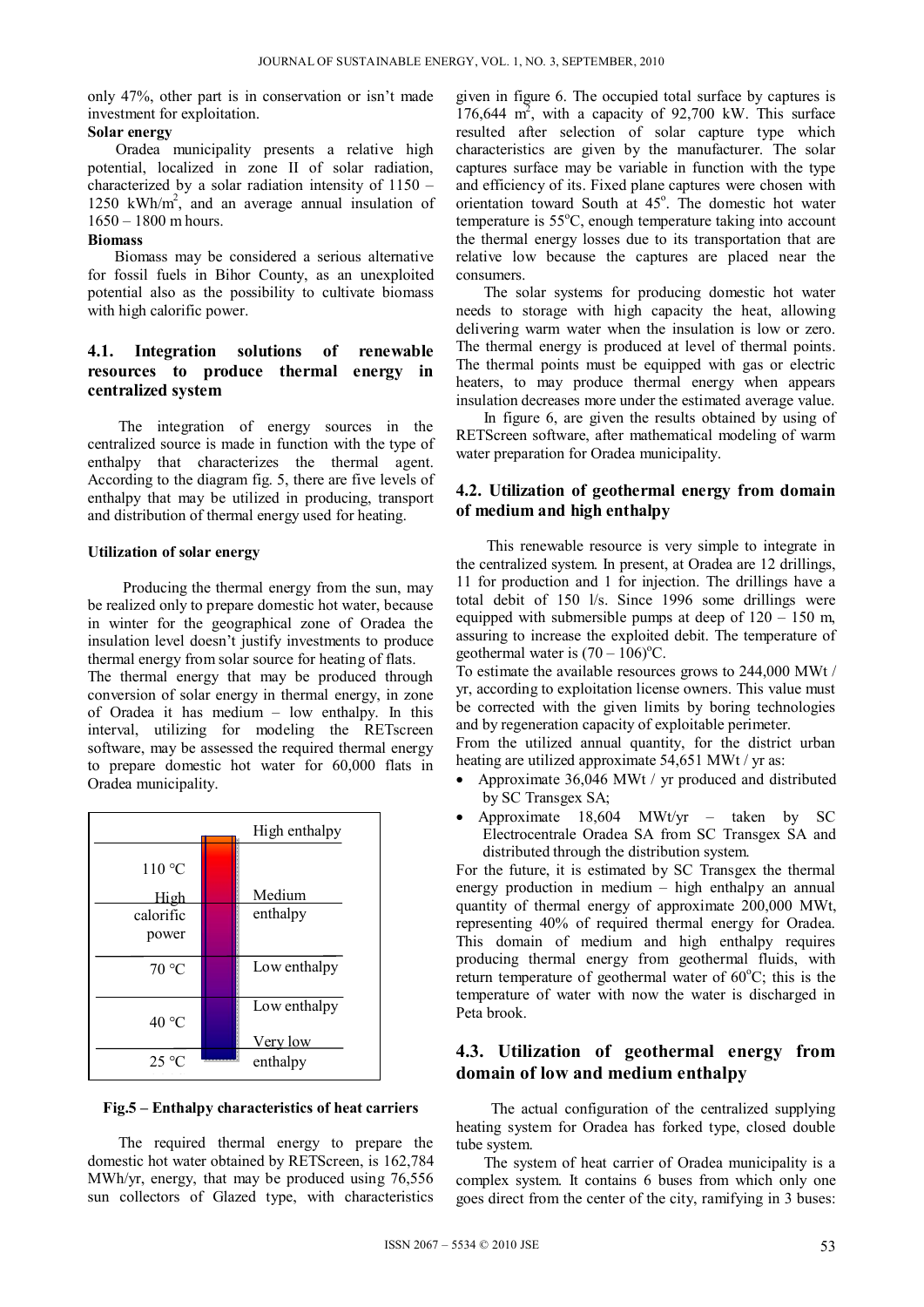M1 (9 km), M2 (6 km) and M3 (2.7 km). In the weight center of the city, from the branches ramifies other 3 buses (M4, M5, M6) through system of sectioning valves and intersection leg. The thermal point's supplying may be realized with many configurations through different maneuvers of section valves.

The 6 main buses and district heating connections have a total length of 77.04 km. They are placed in most cases underground (approximate 68.1 %) in concrete sewer as the others in the air (31.9 %).

The distribution networks have radial configuration with consumers grouped in branches compounding from 3 pipes, 2 pipes for turn / return heating 1 pipe for domestic hot water.

The secondary thermal network has a length of 142.456 km, from which 426 km are pipes with diameter of Dn 200 and Dn 40.

Taking into account the advanced state of wear of the pipes, it is foreseen to change the secondary buses and of heaters which are mostly iron radiators. If it is considered the geothermal fluid yield estimated by SC Trangex SA that may be exploited from Oradea deposit from domain of low and medium enthalpy may be estimated an approximate production of 200,000 MWt / yr, being 40% from required thermal energy for residential heating.

The possibility to use this type of thermal energy of low enthalpy, are required a series investment to final consumers. It is necessary to grow the insulation of secondary network, also, at flats the total changing of woodworks respectively, the enveloping of buildings. The main investments are necessary to new dimensioning of secondary circuit's and of heating radiators, changing the actual systems with low enthalpy thermal energy delivering capacity. The principal features of new heating radiators are given by a forced thermal convection or by an increased radiant surface in comparison with classical radiators by floor heating, radiant panels on the ceiling, etc.

The heat carrier of low enthalpy may be used by thermal point by direct deliver to consumer or by bus through heating of returning water.

These investments may be encouraged by lowering the price for Giga calories obtained from medium and low enthalpy. It is recommended that the price for a Giga calorie to be established so that the investment in a period of maximum 5 years.

| <b>Heating project</b>                                                 |                       |                                          |                                    |
|------------------------------------------------------------------------|-----------------------|------------------------------------------|------------------------------------|
| Technology<br>Load characteristics                                     |                       |                                          | Solar water heater                 |
| <b>Application</b>                                                     |                       | C                                        | Swimming pool                      |
|                                                                        |                       | ß                                        | Hot water                          |
|                                                                        |                       |                                          |                                    |
|                                                                        |                       |                                          |                                    |
|                                                                        |                       | <b>Unit</b>                              | $\blacksquare$<br><b>Base</b> case |
|                                                                        |                       |                                          |                                    |
| Load type                                                              |                       |                                          | Apartment                          |
| <b>Number of units</b>                                                 |                       | Unt                                      | 60,000                             |
| Occupancy rate                                                         |                       | $\frac{9}{6}$<br>L/d                     | 100%                               |
| Daily hot water use - estimated<br>Daily hot water use                 |                       | L/d                                      | 10,167,000<br>11.500,000           |
| Temperature                                                            |                       | $^{\circ}$ C                             | 55                                 |
| Operating days per week                                                |                       | d                                        | $\overline{I}$                     |
|                                                                        |                       |                                          |                                    |
| Percent of month used                                                  |                       | <b>Month</b>                             |                                    |
|                                                                        |                       | January                                  | 45%                                |
|                                                                        |                       | <b>February</b><br>March                 | 65%<br>78%                         |
|                                                                        |                       | April                                    | 89%                                |
|                                                                        |                       | May                                      | 91%                                |
|                                                                        |                       | June                                     | 98%                                |
|                                                                        |                       | July                                     | 100%                               |
|                                                                        |                       | August                                   | 99%                                |
|                                                                        |                       | September<br>October                     | 84%<br>66%                         |
|                                                                        |                       | November                                 | 45%                                |
|                                                                        |                       | December                                 | 38%                                |
|                                                                        |                       |                                          |                                    |
| Supply temperature method                                              |                       |                                          | Formula                            |
| Water temperature - minimum                                            |                       | °C<br>°C                                 | 6.5                                |
| Water temperature - maximum                                            |                       |                                          | 14.2                               |
|                                                                        |                       |                                          |                                    |
| Heating                                                                |                       | Unit                                     | <b>Base case</b><br>ı              |
|                                                                        |                       | <b>MWh</b>                               | 162,784.8                          |
|                                                                        |                       |                                          |                                    |
| Resource assessment                                                    |                       |                                          |                                    |
| Solar tracking mode                                                    |                       |                                          | Fixed                              |
| <b>Slope</b>                                                           |                       |                                          | 450                                |
| Azimuth                                                                |                       |                                          | 0.0                                |
|                                                                        |                       |                                          |                                    |
| Show data                                                              |                       |                                          | Daily solar<br>radiation -         |
|                                                                        | <b>Daily solar</b>    |                                          | r<br>horizontal                    |
|                                                                        | radiation - tilted    |                                          |                                    |
|                                                                        | kWh/m <sup>2</sup> /d | <b>Month</b><br>January                  | kWh/m <sup>2</sup> /d<br>1 25      |
|                                                                        | 2.36                  | February                                 | 2.12                               |
|                                                                        | 3.40                  | March                                    | 3.17                               |
|                                                                        | 4.03<br>4.64          | April                                    | 4.37                               |
|                                                                        | 5.C <sub>2</sub>      | May                                      | 5.35                               |
|                                                                        | 5.04                  | June                                     | 5.67                               |
|                                                                        | 5.16                  | July                                     | 5.66<br>5.05                       |
|                                                                        | 5.10                  | August<br>September                      | 3.69                               |
|                                                                        | 4.37<br>3.45          | October                                  | 2.35                               |
|                                                                        | 2.35                  | November                                 | 1.33                               |
|                                                                        | 188                   | December                                 | 0.98                               |
|                                                                        | 0.00                  | Annual                                   | 3.42                               |
|                                                                        |                       |                                          |                                    |
| Annual solar radiation - horizontal<br>Annual solar radiation - tilted |                       | MWh/m <sup>2</sup><br>MWh/m <sup>2</sup> | 1.25<br>1.42                       |
|                                                                        |                       |                                          |                                    |
| Solar water heater                                                     |                       |                                          |                                    |
| Type                                                                   |                       |                                          | Glazed                             |
| Manufacturer                                                           |                       |                                          | <b>TSA</b>                         |
| Model                                                                  |                       |                                          | ST <sub>3</sub> V                  |
| Gross area per solar collector                                         |                       | m <sup>2</sup>                           | 2.31                               |
| Aperture area per solar colector                                       |                       | m <sup>2</sup>                           | 2.31                               |
| Fr (tau alpha) coefficient<br>Fr UL coefficient                        |                       | (W/m <sup>2</sup> )/ <sup>^</sup> C      | 0.70<br>5.00                       |
| Temperature coefficient for Fr UL                                      |                       | $(W/m^2)$ /°C <sup>2</sup>               | 0.010                              |
| Number of collectors                                                   |                       |                                          | 76556                              |
| Solar collector area                                                   |                       | m <sup>2</sup>                           | 176844.36                          |
| Capacity                                                               |                       | kW                                       | 123791.05                          |
| Miscellaneous losses                                                   |                       | $\%$                                     | 3.0%                               |
| <b>Balance of system &amp; miscellaneous</b>                           |                       |                                          |                                    |
| <b>Storage</b>                                                         |                       |                                          | Yes                                |
| Storage capacity / solar collector area                                |                       | L/m <sup>2</sup>                         | 58                                 |
| Storage capacity                                                       |                       | L                                        | 10,256,972.9                       |
| Heat exchanger                                                         |                       | yes/no                                   | Yes                                |
| Heat exchanger efficiency                                              |                       | $\frac{9}{6}$                            | 80.0%                              |
| Miscellaneous losses                                                   |                       | $\%$<br>W/m <sup>2</sup>                 | 2.0%                               |
| Pump power / solar collector area<br><b>Electricity rate</b>           |                       | €/kWh                                    | 5.00<br>0.110                      |
|                                                                        |                       |                                          |                                    |
| <b>Summary</b>                                                         |                       |                                          |                                    |
| Flectricity - pump                                                     |                       | MWh                                      | 1,286.4                            |
| Heating delivered                                                      |                       | MWh<br>%                                 | 70,231.9<br>43%                    |
| Solar fraction                                                         |                       |                                          |                                    |

#### **Fig. 6 – Mathematical modeling of solar energy conversion in thermal energy to prepare domestic hot water in Oradea municipality**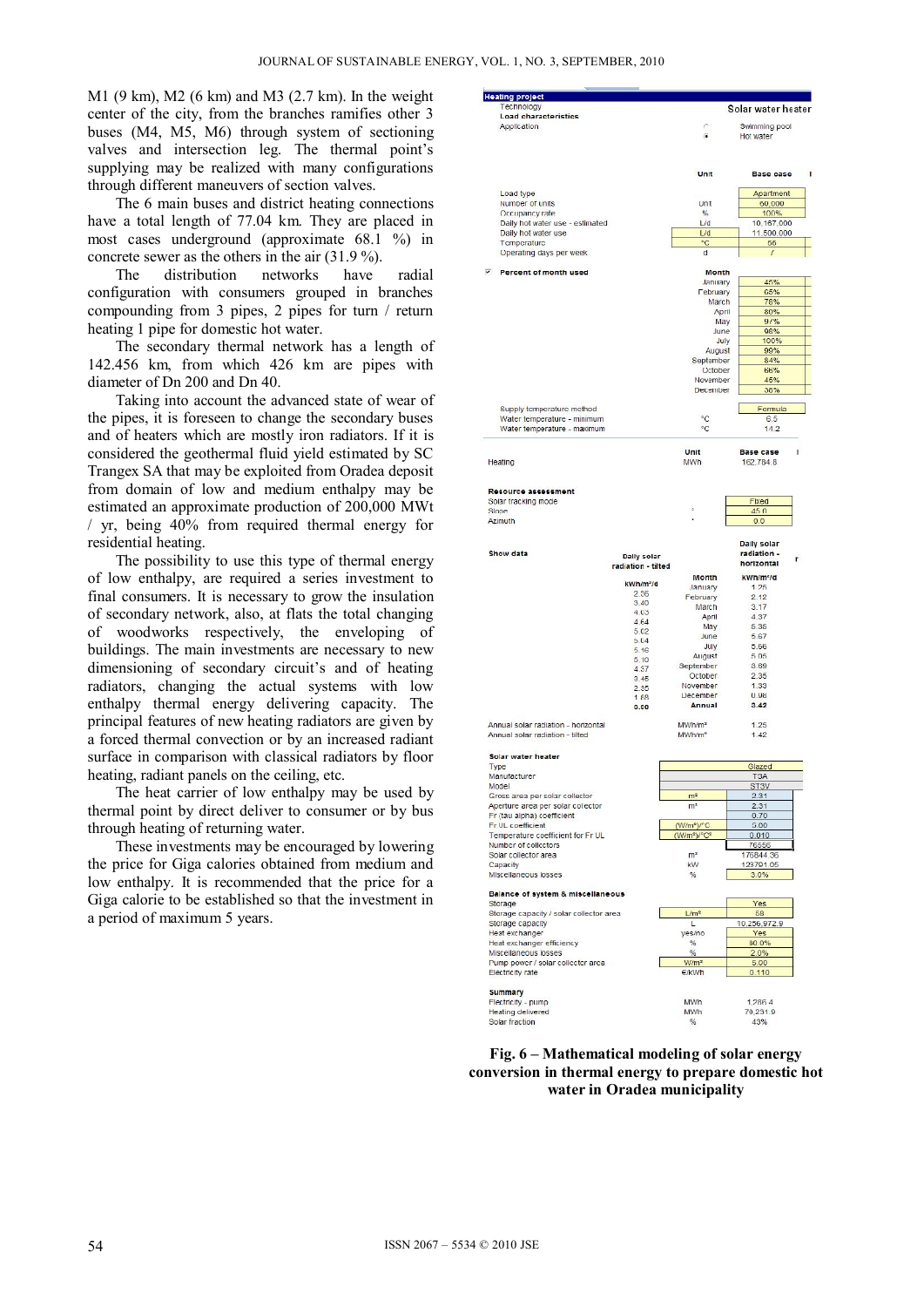## **4.4. Utilization of geothermal energy from domain of low and very low enthalpy**

To may utilize thermal energy for heating from this domain of enthalpy, it is required to integrate some heat pumps batteries of water-water type. Also, are necessary investments by the final consumers, of thermal envelope and changing of radiators so that to may be utilizing thermal energy from heat carrier of low enthalpy (fan convectors, radiant panels, floor heating, etc.)

By descending the temperature of geothermal fluid, till 4°C, may be obtained yearly approximate 100,000 MWt h, representing 20% from required thermal energy for heating. Viewing the investments the implementation of this solution is most expensive it is the highest advantage because the same system with heat pumps for heating allows in summer also the cooling of homes in centralized system. Using RETScreen software may be modeled the covering of the 200,000 MWth requirements. The mathematical modeling is given in figure 7



**Fig. 7 – Mathematical modeling of low and very low geothermal energy conversion ]nti thermal energy for heating**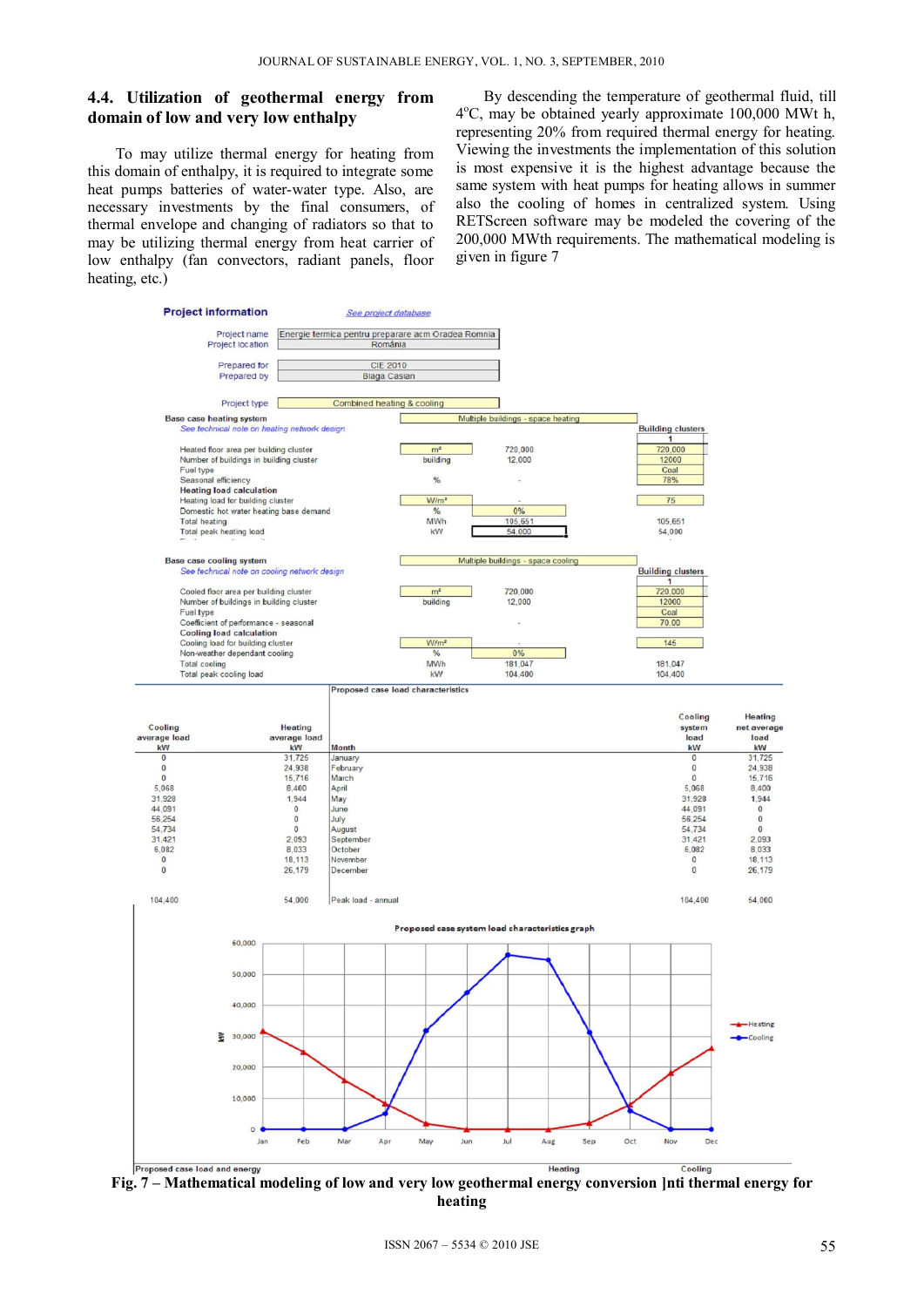

**Fig. 8 – Heat pumps dimensioning for low enthalpy geothermal energy conversion into thermal energy** 

#### **4.5. Utilization of thermal energy from biomass**

All forms of renewable energy are limited in capacity, and solar energy is variable regarding for a year. To may assure the required safety level for a centralized system, it is necessary to over dimension the system with 25%, to cover the required thermal energy for Oradea municipality.

The thermal energy needs to cover the top loads for spatial heating and also for domestic hot water preparing, is recommended to be produced from biomass burning. The produced biomass, must cover the maximum values of load for heating, and must have capacity to produce at a moment the whole quantity of hot water for Oradea. In the cold periods, when the level of solar radiation is very low, many consecutive days the thermal capacity to prepare domestic hot water must taken from the conversion system with biomass.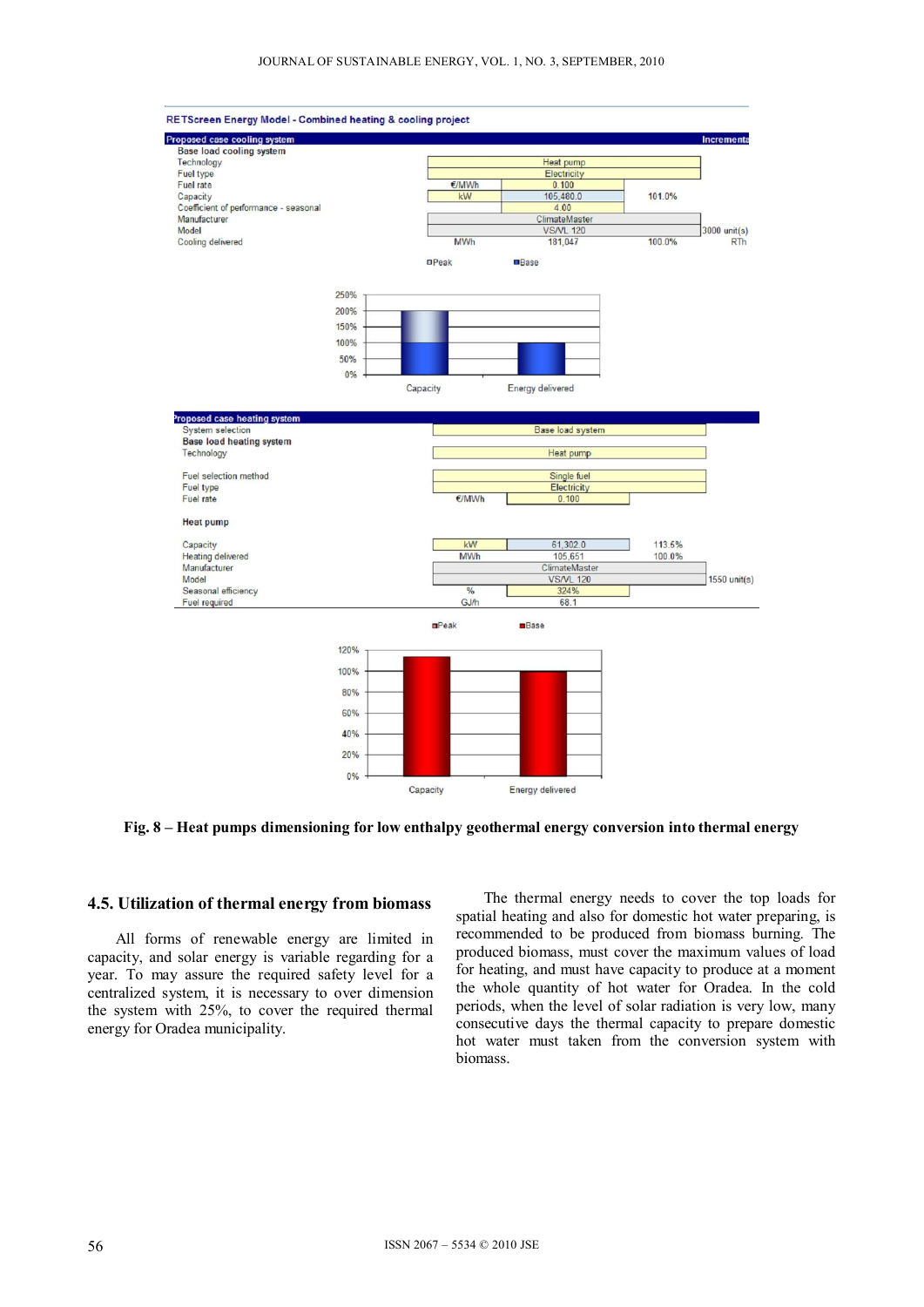

**Fig. 9 – Mathematical modeling of thermal energy production using as fuel the biomass** 



**Fig 10 – Schema of centralized supplying system with thermal energy from renewable sources of Oradea municipality** 

The centralized system of thermal energy production for Oradea from renewable energy has the following basic components:

- The source of thermal energy production by conversion of solar energy into thermal energy to prepare domestic hot water;
- The source of producing thermal energy by the heat recovering from the geothermal fluid with low and very low enthalpy using heat pumps;
- Source to produce thermal energy by burning of biomass;
- Primary thermal networks that assures the thermal energy transfer between the primary and secondary heat carriers;
- Secondary thermal networks assures the distribution of thermal energy to final consumers;
- Final consumer.

The thermal energy produced from renewable energy is transferred through primary thermal networks to the thermal points then, they are transported through secondary networks to the final consumers.

By thermal points is necessary to introduce a supplementary secondary circuit of low enthalpy, for consumers that may use this type of energy. The thermal energy with low enthalpy may be utilized by consumers and may be injected in primary circuit's return in function with the supplied consumers. The return of primary circuit may take thermal energy of low enthalpy only in zone where the temperature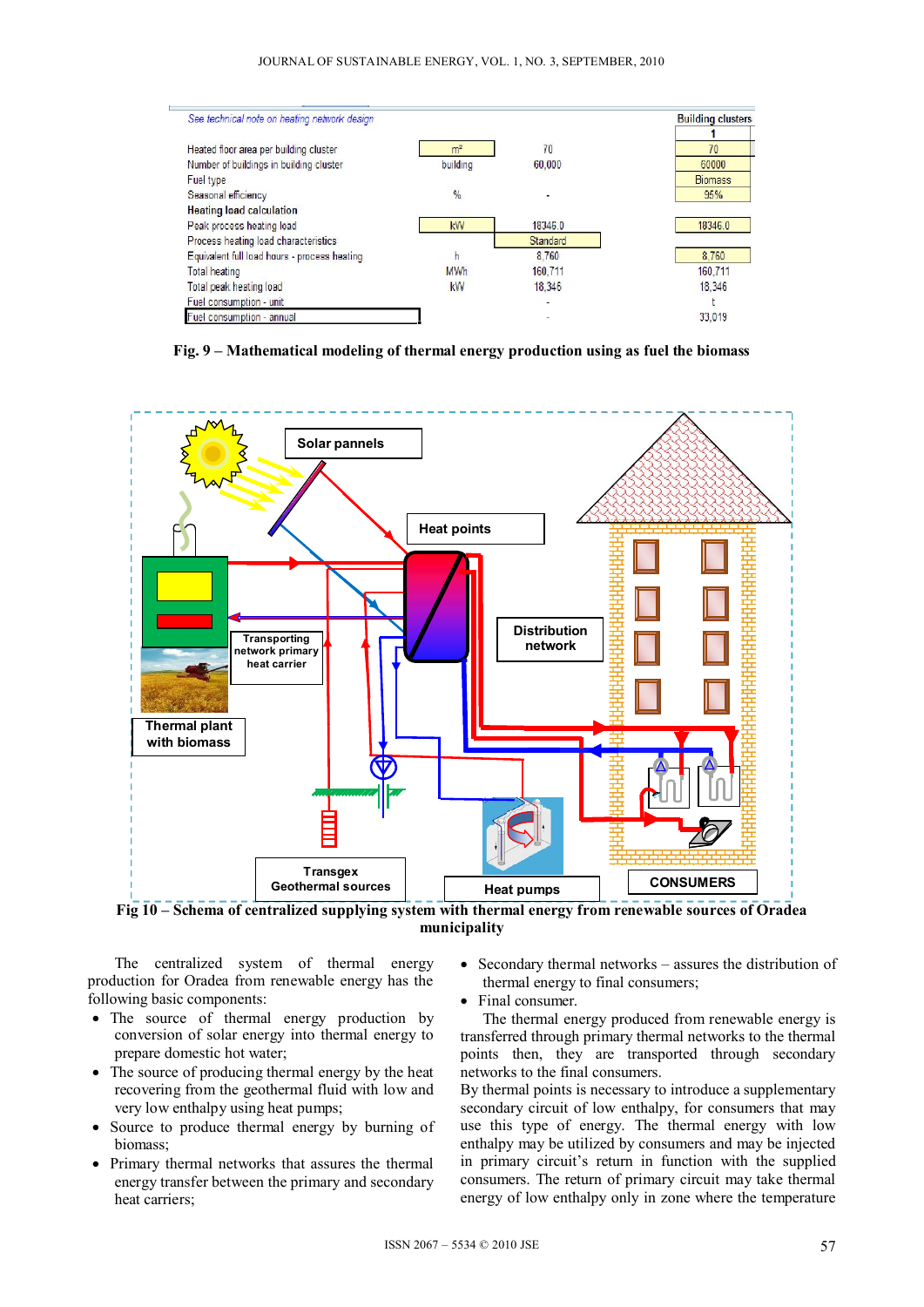between the heat carrier and the obtained temperature allows a temperature difference between primary heat carrier and obtained temperature at the turn of the circuit renewable energy system. The thermal plant on biomass must transfer the thermal energy of high enthalpy so that by thermal points to exist the possibility to maintain the thermal parameters between the established limits in period of high load. The high load is imposed by the extern temperature and unfavorable meteorological conditions in period of 72 hours.

#### **4.6. Impact on the environment**

The actual activity of producing, transport and distribute the thermal and electric energy, has significant negative impact on the environment by the following elements.

• Generation of pollutant emissions resulted from the fossils burning. By burning of lignite are resulted emission of  $SO<sub>2</sub>$ , NOx and dusts, as by burning of natural gases are generated emissions of NOx.

 Generation of wastes (slag and ash removal from lignite);

 Generation of gases by burning of fossil fuels with greenhouse effect  $(CO_2)$ , contributing to global warming growing.

Due to the low global efficiency of thermal energy production in actual installations, these negative effects are amplified. Also, because the high losses of thermal energy in the transport and distribution system in source of consume a supplementary quantity of fuel, leading to pollutant emissions grow of waste quantity and of gases emissions with greenhouse effect.

 Regarding the aimed maximum emissions, for 2008 the pollutant quantities substances are greater else the established for all three types of pollutant substances  $(SO<sub>2</sub>, NOx$  and dusts) for IMA2. For IMA1 emission of NOx is small because the plant had operated in 2008 on coal.

Regarding the concentration of pollutant substances in the burning gases, these exceed the stabilized VLE for IMA1 and IMA2.

The slag and ash deposit is placed at a distance of 5 km from Crisul River having a surface of 141 ha.

In this deposit are allowed to be stored the slag and ashes, from the furnaces of steam boiler C4, C5 and C6, the ash dusts from the electro filters and the mud from the clearing of brute water from the station of chemical treatment.

In present, the storage of slag and ashes is realized by mixture with water (one part of slag and ash 9 part of water). This process is allowed till 2013 12. 31, when the slag and ash storage must satisfy the laws of environment, which prohibits this mode of transportation.

In 2008, the pollutant annual substances quantity, were greater as the established one for all three pollutant substances  $(SO_2, NOx$  and PM) for IMA2, as:

- $SO_2$ : with  $31,8\%$
- NOx: with  $19,6\%$
- $\bullet$  Dust: with 34,7%

The yearly IMA1 maximums weren't exceeded because in 2008 the plant had operated on coal.

Regarding the pollutant substances concentration in the burning gases, these exceed the established VLE for IMA1 and IMA2, as:

- NOx (IMA1):  $2 \text{ times}$
- $\bullet$  SO<sub>2</sub> (IMA2): 19,5 times
- NOx (IMA2):  $3,5$  times
- Dust (IMA2): 14 times

For IMA emissions has affect on the population.

The sources of renewable energies have pollutant degree much smaller as the actual system.

The thermal energy producing from solar energy in exploitation is a pollutant factor only aesthetically point of view. It may be recalled pollution created by solar equipment manufacturer.

The exploitation of geothermal energy from deposits in correct conditions doesn't have any pollution degree. In utilization of geothermal energy, the concept of pollution occurs only in drilling operations and re-injection wells. The pollution appears due to geologic layers penetration with drilling gasket, till contacting the geothermal fluid. The pollutant effects are given by mixture of different level groundwater, as on the other hand by contamination of drilling zones with mud which is inoffensive for the environment, as compound elements having water, rocks of different geological era that assures to the bore the necessary density and stabilize the walls of the bore.

To produce energy from biomass has pollutant effects like the actual system, but it has advantage to be designed and build for actual norms of environment protection.

### **5. Conclusions**

To produce thermal energy from renewable sources may be realized with lower costs as the actual systems for a MWh.

The total energy requirement in 2030 will be approximate to be with 50% higher as in 2003, as for oil with 46% in accordance with a published project of "Energy Information Administration".

The certain reserves of oil may sustain the actual consume only until 2040, as the gases until 2070, the reserves of the coal assures a period above 200 years, if the exploitation level growth. The previsions shows an economic increase that will imply a higher consume of energy resources, as its price will increase because the limited natural deposits global reserves decreases (coals, natural gases, oil), fact that will lead to increase of the prices for  $MWh_t$ . Also, the price of energy will be higher due to the imposed taxes for gases with greenhouse effect.

For the buildings thermal networks rehabilitation of, leads to a substantial decreasing of thermal energy requirement for Oradea.

The great investments, necessary to implement alternative mode from renewable sources for actual system of thermal energy producing are justified its low price, the low level of pollutant emission, respectively high safety level of the resources due to those ability to renew.